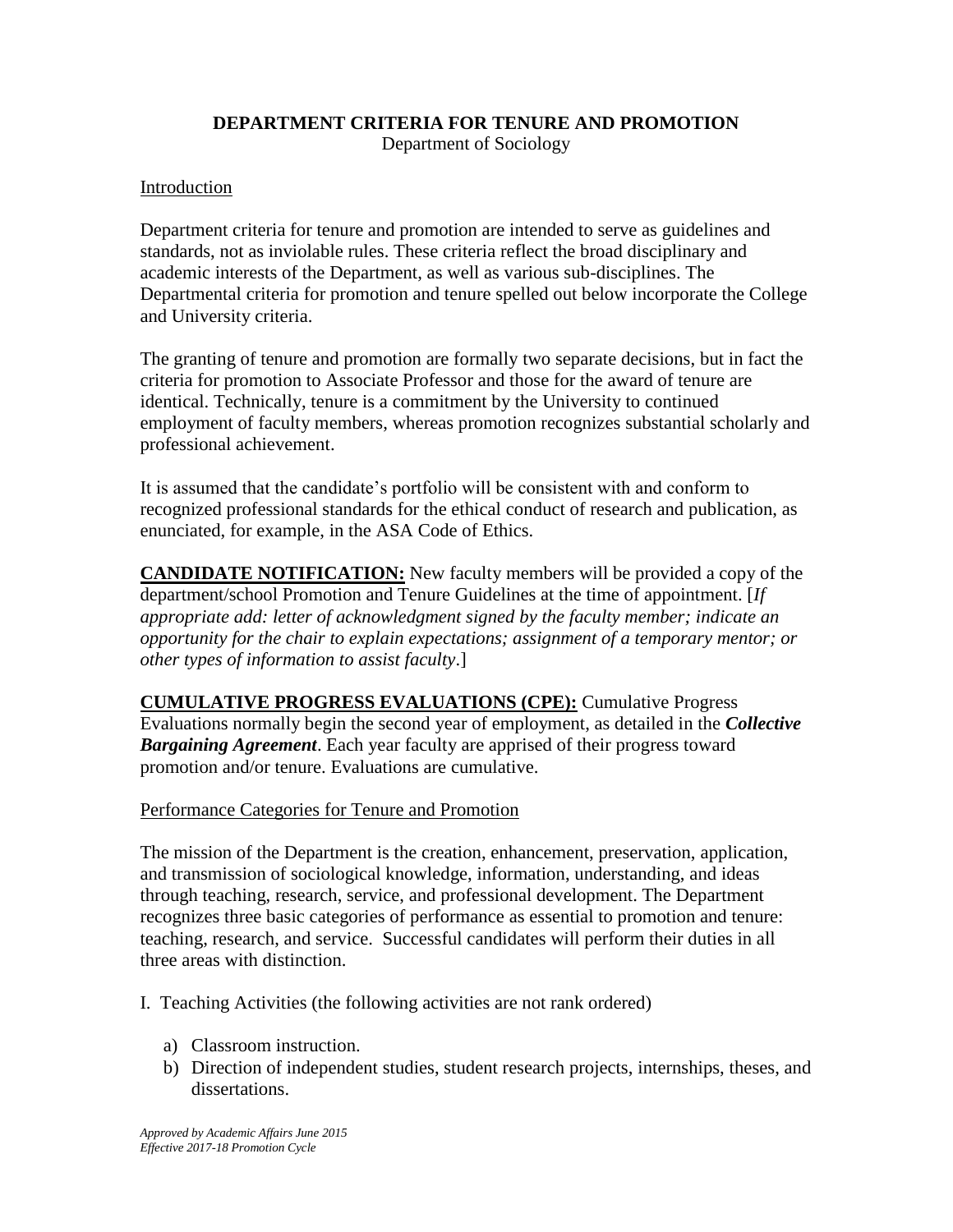- c) Academic advising.
- d) Involvement and participation in workshops, seminars, and other forums which have as their principal themes or foci curricular interests, teaching, or the learning process.
- e) Program and course development.
- II. Research Activities (the following activities are not rank ordered)
	- a) Published refereed research.
	- b) Other scholarly activity.
	- c) Acquisition of grants and contracts.

III. Service Activities (the following activities are not rank ordered)

- a) Activity devoted to the administrative function of the Department, College, and University.
- b) Activity which facilitates the objectives of the Department, College, and University.
- c) Participation in professional organizations related to faculty members' disciplines or general faculty roles, including holding offices or chairing and sitting on committees of professional organizations, refereeing for and editing disciplinary journals, and related forms of service to the profession.
- d) Participation in courses, workshops, seminars, and the like designed to enhance competence and understanding.
- e) Seeking and developing new ways to improve performance and make contributions to the Department, College, and University.
- f) Activity which utilizes one's professional background and expertise in the community outside of the University, whether local, regional, national or international.

Other activities may be included under any of these categories by negotiation or special circumstance recognized by the Chair. Except for invitations (lectures, speaking engagements, service on grant review panels, etc.) intended to recognize distinction, unassigned activities compensated by sources other than the University (e.g., reviewing book proposals for pay) generally will not be credited towards tenure or promotion.

### Criteria for Tenure and Promotion to Associate Professor

It is incumbent upon faculty to demonstrate prior to earning tenure that they have established a strong record of teaching, research, professional development, and service activity that will be sustained throughout their academic careers. Faculty members seeking tenure shall provide evidence of meritorious achievement in all three basic categories of performance. Evidence of academic performance shall meet University, College, and Departmental reporting requirements and standards. Substantial and meritorious achievement in both teaching and research, and ample indication that such achievement will be sustained in the future, are necessary for tenure. An appropriate level

 $\mathcal{L}$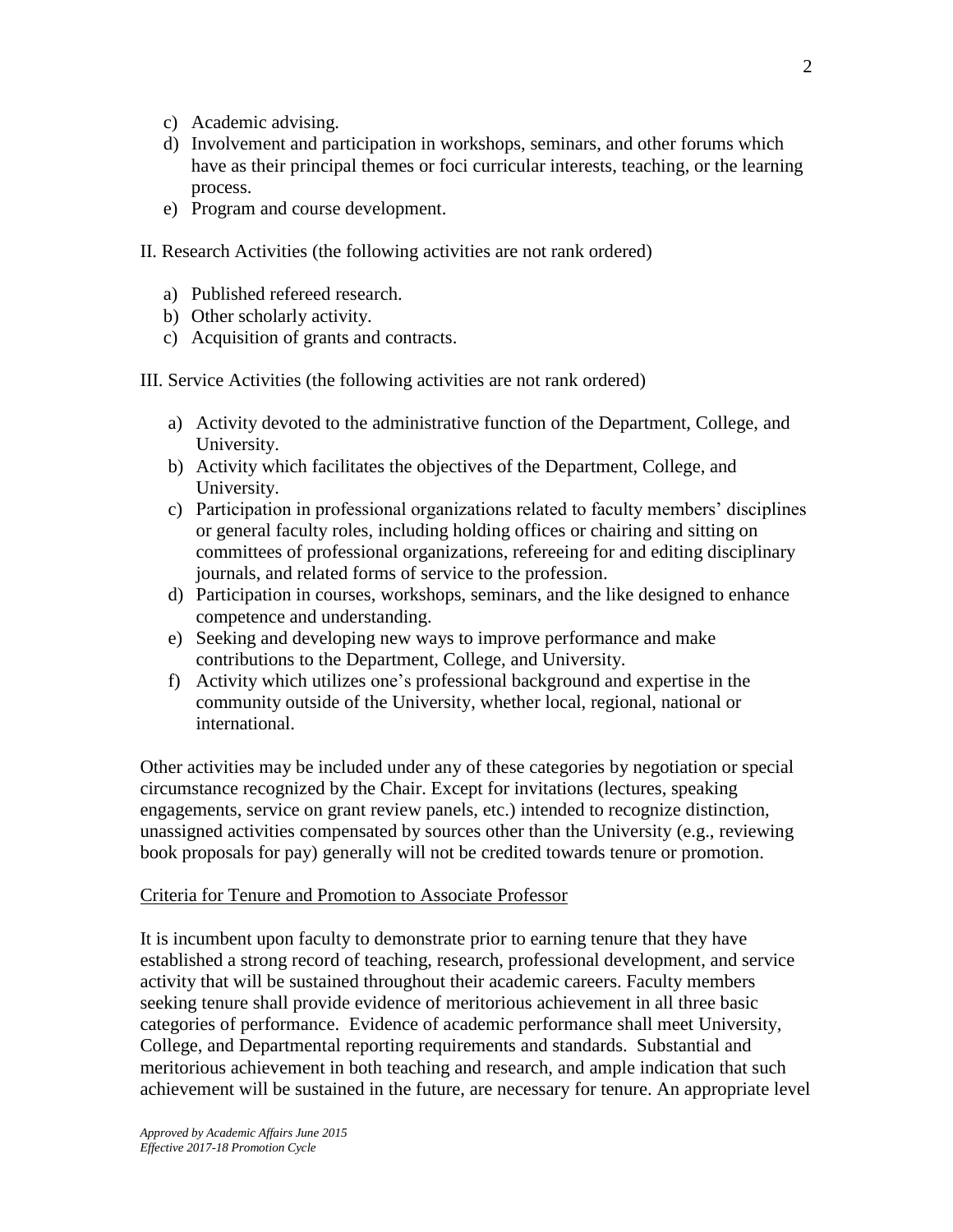of activity in professional development and service is also required. To acquire tenure, in short, faculty members must have made significant positive contributions to their discipline, department, College and University and show substantial evidence of continuing contributions in the future.

Evidence of the quality of performance in teaching must include student evaluations for all courses taught while at the University. Other evidence may include course syllabi, examinations, grade profiles for courses taught, special reviews, peer visits, teaching awards, or other information which reflects the quality of instruction provided by the faculty member. The evidence provided will be interpreted in terms of the type of courses taught, the level of students, instructor familiarity with the subject matter (whether a course is or is not a new preparation), and other relevant information.

The sociology department believes that all faculty should be active in the instruction of both undergraduate and graduate students. For undergraduates, this includes not just classroom instruction but working directly with students on research papers, internships, Honors in the Major theses, and the like. For graduate students, in addition to seminars, meritorious teaching would usually include serving as advisor for graduate student theses and dissertations, membership on graduate committees, development of the graduate curriculum in the person's specialty area, special symposia for graduate students (e.g., participation in professionalization seminars), and, if appropriate, preparation and administration of comprehensive exams.

Evidence of meritorious performance in research must also be provided in order to acquire tenure. Faculty members must demonstrate a successful research program through publications in refereed outlets, external research funding, or other appropriate venues. Normally, faculty seeking tenure are expected to have published or have in press a minimum of eight refereed articles or book chapters at the time the file is submitted. However, the judgment of whether a clear trajectory leading to national impact or recognition is present is complex and cannot be communicated as a simple number of publications. Normally, most of these publications would reflect scholarly work accomplished since the initial tenure-earning appointment at UCF. The file should show sustained, continuous research productivity since the initial appointment at UCF. All else equal, a scholarly research monograph typically counts as four journal publications, although in general research monographs are given more weight if they are published by prestigious presses and have received positive published reviews. Normally, successful tenure candidates will be sole or senior authors on at least a third of their publications. Publishing papers with graduate student co-authors is also looked upon with favor. It must be stressed that quantity of publications is not the sole determinant of the significance of a candidate's research productivity. This general expectation for number of publications is accompanied by the stipulation that these will be of high quality such that they demonstrate significant contributions to the discipline, as described below.

In addition to refereed journal articles and scholarly monographs, evidence of scholarly productivity might also include non-refereed book chapters, non-refereed articles, and other similar publications. Normally, non-refereed items of this sort can be used to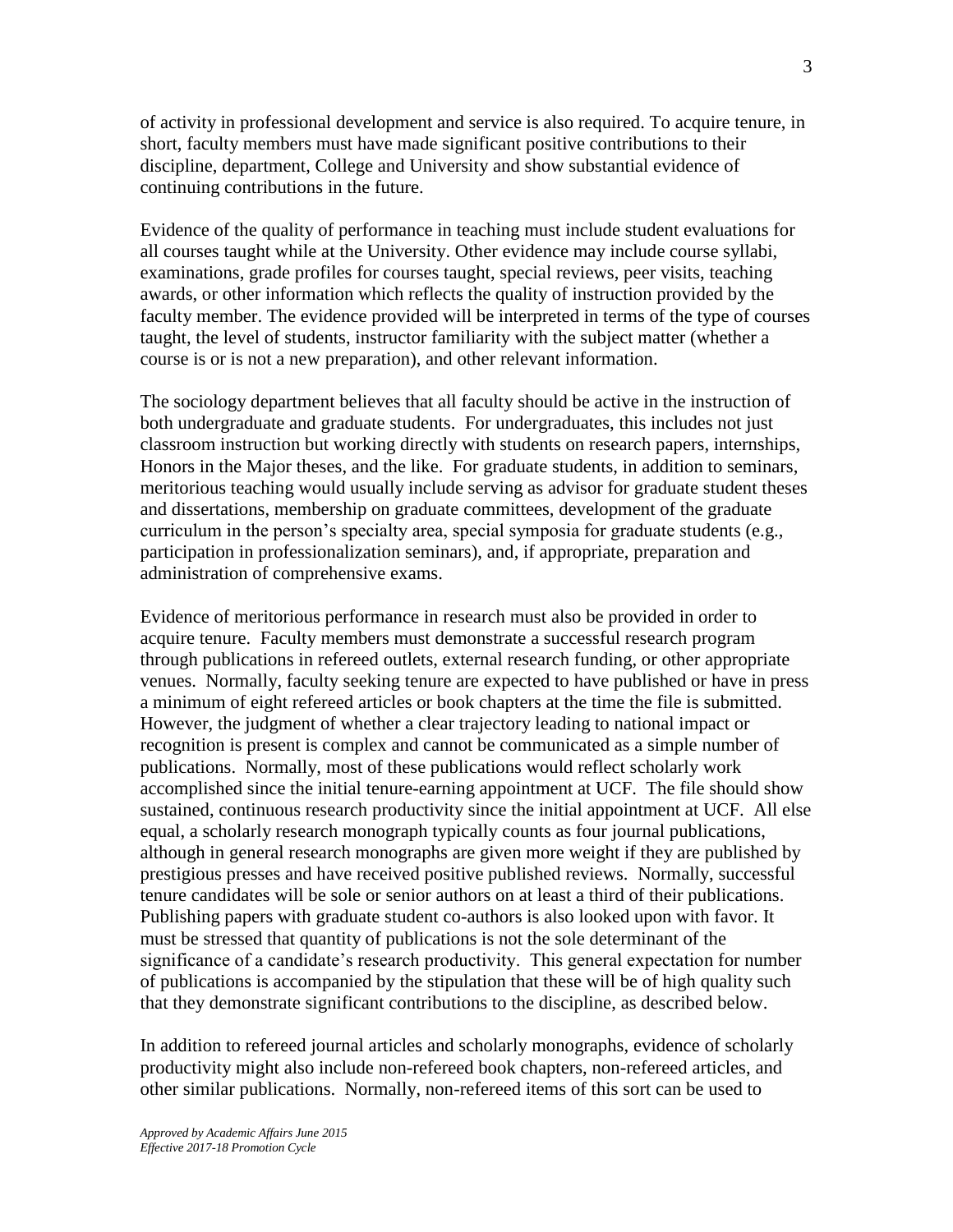bolster the record of scholarship but do **not** suffice as a replacement for peer-reviewed publications. Regular participation and presentations at professional national and regional conferences is also expected in addition to, but not as a substitute for, refereed publications.

Also important in a given case may be successful competition for extramural funding of research. Grants are generally given more weight if they are obtained from national funding agencies, such as the National Science Foundation and the National Institutes of Health. Grants contribute to the overall reputation of the faculty, are another measure of contributions to the field, and are a means of supporting research and graduate students. Further, external funding can be a useful means of support that will result in higher quality published research. Certainly, external research funding has increased in importance at UCF over the past few years and will continue to do so. Nevertheless, for untenured professors in sociology, successful publication remains more important than attracting external research funding in the decision to award tenure and promotion.

Increasingly, tenure and promotion committees at all levels will also want to see evidence of scholarly impact as reflected in citations to the candidate's work in other scholarly outlets. Works that are widely read and cited, that is, count for more in tenure and promotion decisions than obscure, unread and uncited work.

It is also true that some refereed journal outlets count for more than others. Publication in respected, highly cited journals, that is, counts for more than publication in unranked journals. The top journals in sociology and all other social sciences are ranked in the Thompson/ISI citation data base (which generates the well-known Impact Factors), in the Scopus data base, and in certain other citation data bases. In general, it behooves faculty to be aware of the prestige rankings of the field's journals and to publish in the highestranked journals possible. It is also advisable to include in one's tenure and promotion file information about the Impact Factors or related metrics for the journals where one's papers appear.

Scholarly publication is currently in a state of flux. Many new journals have been established that are electronically published and only accessible online. Sometimes, the e-journals are peer-reviewed and sometimes they are not. The same can be said for what are known as "open access" journals. That is, some of them are peer-reviewed and of very high quality, and some of them are not. The critical issue for tenure and promotion is neither the medium of publication nor the business model of the publisher but the rigor of the peer review process and the quality of the papers.

The broad range of possible research activities in the Department and the variation in acceptable and conventional forums of presentation preclude more precise criteria for tenure. In other words, there is not a single path to research excellence. Instead, the tenure and promotion assessment weighs the entire research portfolio, balancing the mix of articles, books, book chapters, and grants. The research record will be further evaluated on the sociological contributions of the published work, including insight, creativity, innovation, and impact on the field. Measures of impact include citations,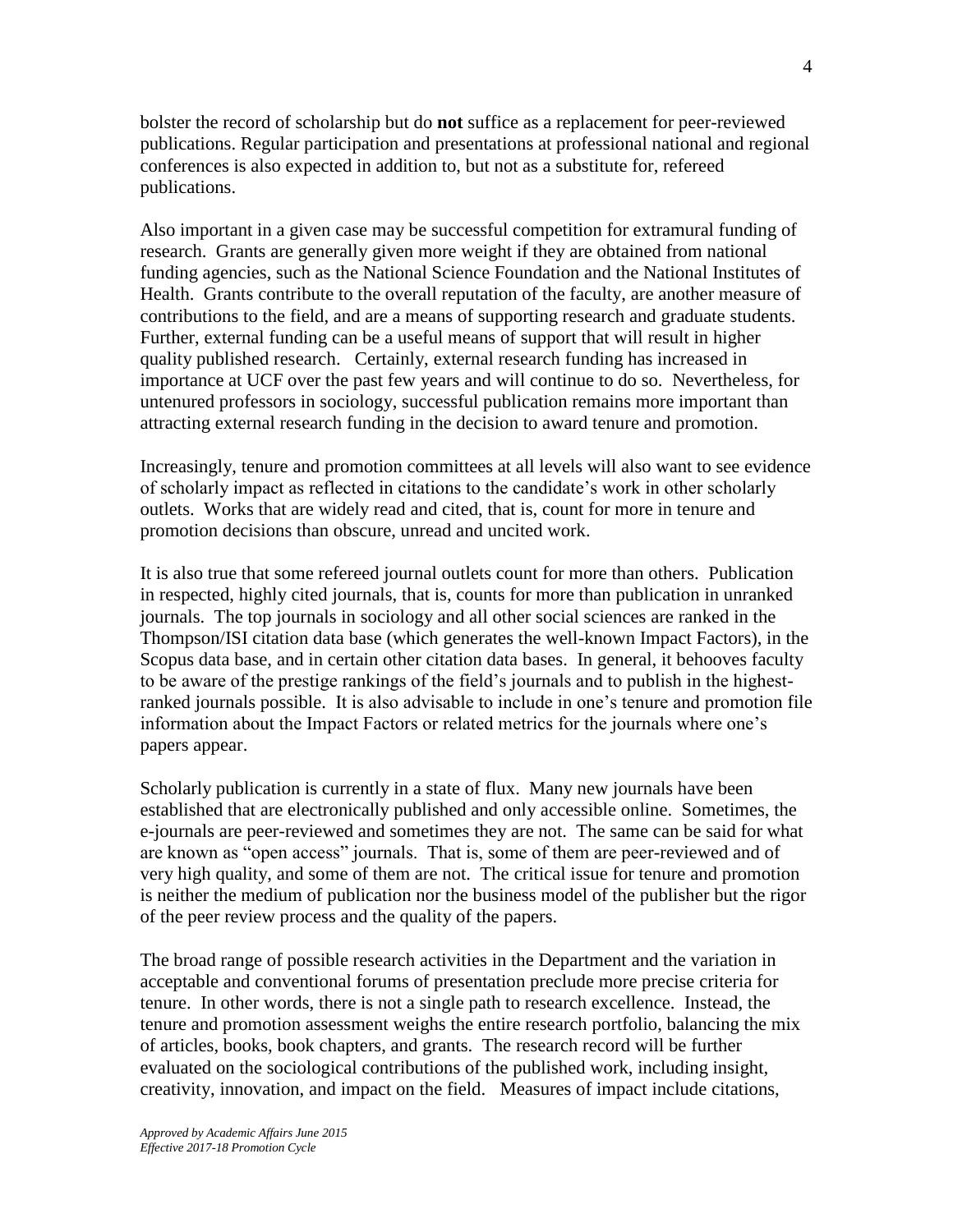favorable book reviews, and published discussions of the candidate's research. Thus, each candidate's research efforts will be reviewed on an individual basis.

In service, candidates for tenure and promotion should demonstrate that they successfully completed all service assignments made by the Department Chair, and have, in general, demonstrated a commitment to making the Department of Sociology a better place for its faculty and students. Guest presentations to classes, to the department, and to the university may be considered part of service.

Examples of work that qualifies as service to the profession include editorial work, refereeing for journals or granting agencies (a log of papers reviewed, titles, and dates is recommended), membership in committees for professional societies, and organizing sessions at professional meetings. External service can also include activities involving specific professional expertise as applied to work by non-profit and government agencies whether local, regional or national. Further, outreach efforts that contribute to the visibility of the university are also important.

At the time tenure and promotion to Associate Professor are being considered, the candidate should have a record of participation in larger campus-wide activities, and increased participation in regional and national professional societies. By the time of promotion to Full Professor, the candidate should demonstrate respected and effective leadership in at least one of these service levels.

#### Criteria for Promotion to Full Professor

Promotion to Full Professor requires an outstanding record of scholarship and evidence of national or international recognition over a sustained period. The criteria for an "outstanding record of scholarship" are satisfied by evidence of broadening peer recognition, a continuous record of effective scholarship since the award of tenure, evidence that the candidate is able to secure external funding to conduct his or her research or, at the least, has been making a steady and diligent effort to secure such funding, a steady and substantial stream of peer-reviewed publications, at least some of which will have appeared in the discipline's highly-regarded outlets, and a growing list of citations of the candidate's work by other scholars. Both quality and quantity of publications are important, but precise numbers are impossible to establish in advance.

Evidence of the national impact of the candidate's work is more important than the sheer number of publications. Such evidence includes (but is by no means limited to) being asked to serve on editorial boards of refereed journals in the discipline; serving as the editor of such journals; serving on grant review panels; serving as the external reviewer for promotion and tenure cases at other universities; and above all a widening pattern of citation to the candidate's publications.

Promotion to Full Professor also requires evidence of excellence in teaching at both the graduate and undergraduate levels. For example; successful PhD and MA supervision, demonstrated efforts to improve student learning, efforts to improve the Sociology